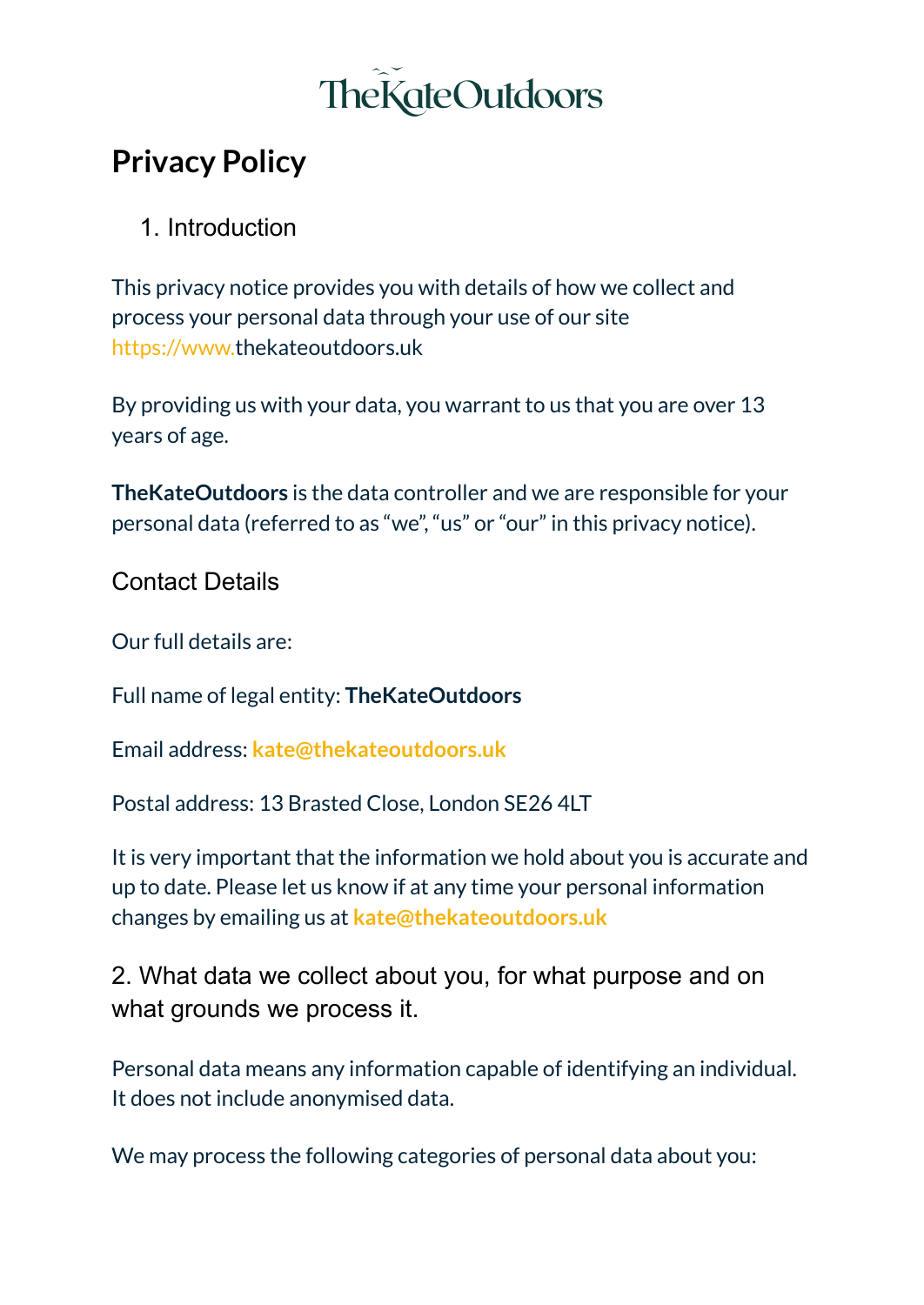**Communication Data** that includes any communication that you send to us whether that be through the contact form on our website, through email, text, social media messaging, social media posting or any other communication that you send us. We process this data for the purposes of communicating with you, for record keeping and for the establishment, pursuance or defence of legal claims. Our lawful ground for this processing is our legitimate interests which in this case are to reply to communications sent to us, to keep records and to establish, pursue or defend legal claims.

**Customer Data** that includes data relating to any purchases of goods and/or services such as your name, title, billing address, delivery address, email address, phone number, contact details, purchase details and your card/bank details. We process this data to supply the goods and/or services you have purchased and to keep records of such transactions. Our lawful ground for this processing is the performance of a contract between you and us and/or taking steps at your request to enter into such a contract.

**User Data** that includes data about how you use our website and any online services together with any data that you post for publication on our website or through other online services. We process this data to operate our website and ensure relevant content is provided to you, to ensure the security of our website, to maintain back- ups of our website and/or databases and to enable publication and administration of our website, other online services and business. Our lawful ground for this processing is our legitimate interests which in this case are to enable us to properly administer our website and our business.

**Technical Data** that includes data about your use of our website and online services such as your IP address, your login data, details about your browser, length of visit to pages on our website, page views and navigation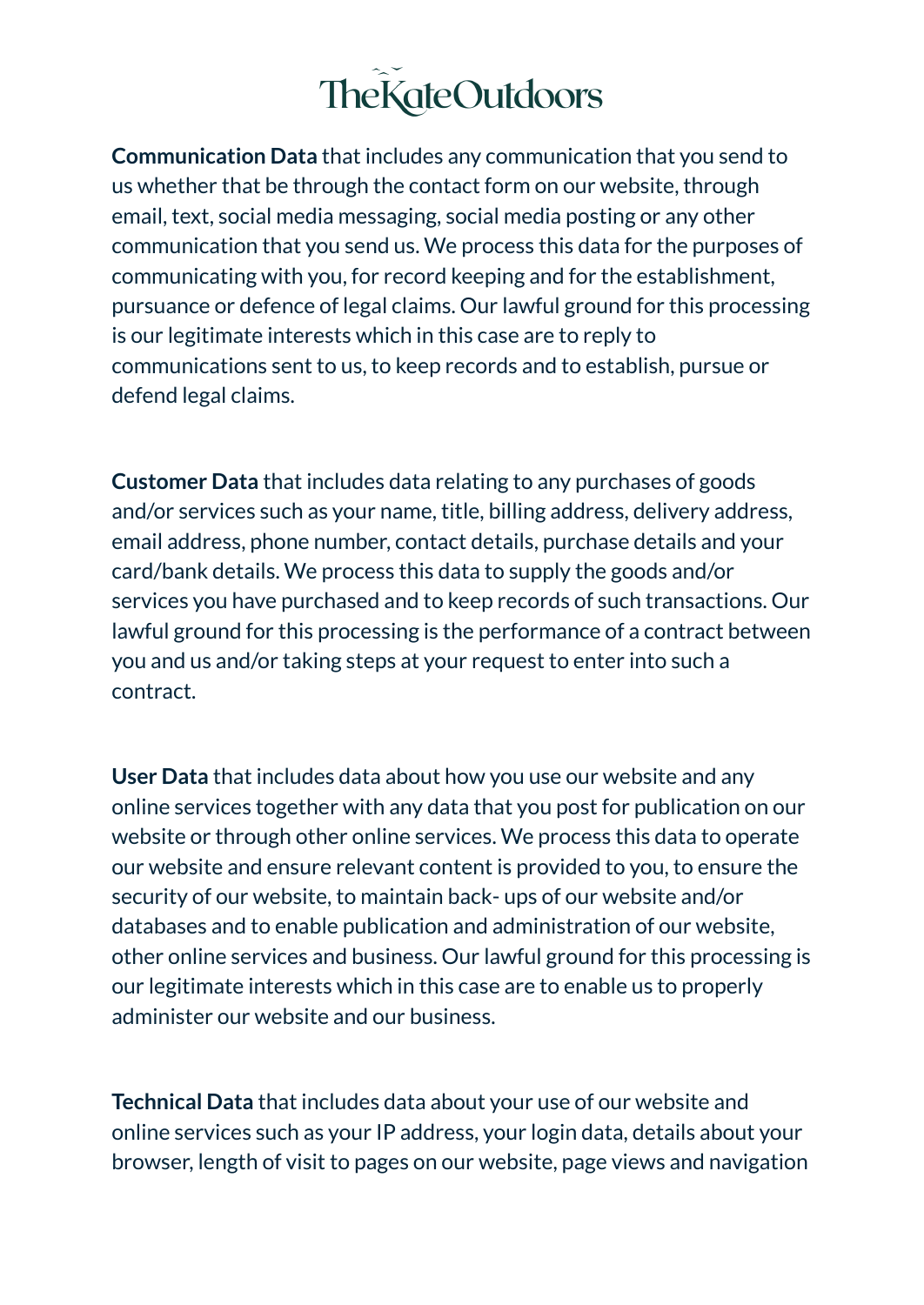paths, details about the number of times you use our website, time zone settings and other technology on the devices you use to access our website. The source of this data is from our analytics tracking system. We process this data to analyse your use of our website and other online services, to administer and protect our business and website, to deliver relevant website content and advertisements to you and to understand the effectiveness of our advertising. Our lawful ground for this processing is our legitimate interests which in this case are to enable us to properly administer our website and our business and to grow our business and to decide our marketing strategy.

**Marketing Data** that includes data about your preferences in receiving marketing from us and our third parties and your communication preferences. We process this data to enable you to partake in our promotions such as competitions, prize draws and free give-aways, to deliver relevant website content and advertisements to you and measure or understand the effectiveness of this advertising. Our lawful ground for this processing is our legitimate interests which in this case are to study how customers use our products/services, to develop them, to grow our business and to decide our marketing strategy.

We may use Customer Data, User Data, Technical Data and Marketing Data to deliver relevant website content and advertisements to you (including Facebook adverts or other display advertisements) and to measure or understand the effectiveness of the advertising we serve you. Our lawful ground for this processing is legitimate interests which is to grow our business. We may also use such data to send other marketing communications to you. Our lawful ground for this processing is either consent or legitimate interests (namely to grow our business).

#### **Sensitive Data**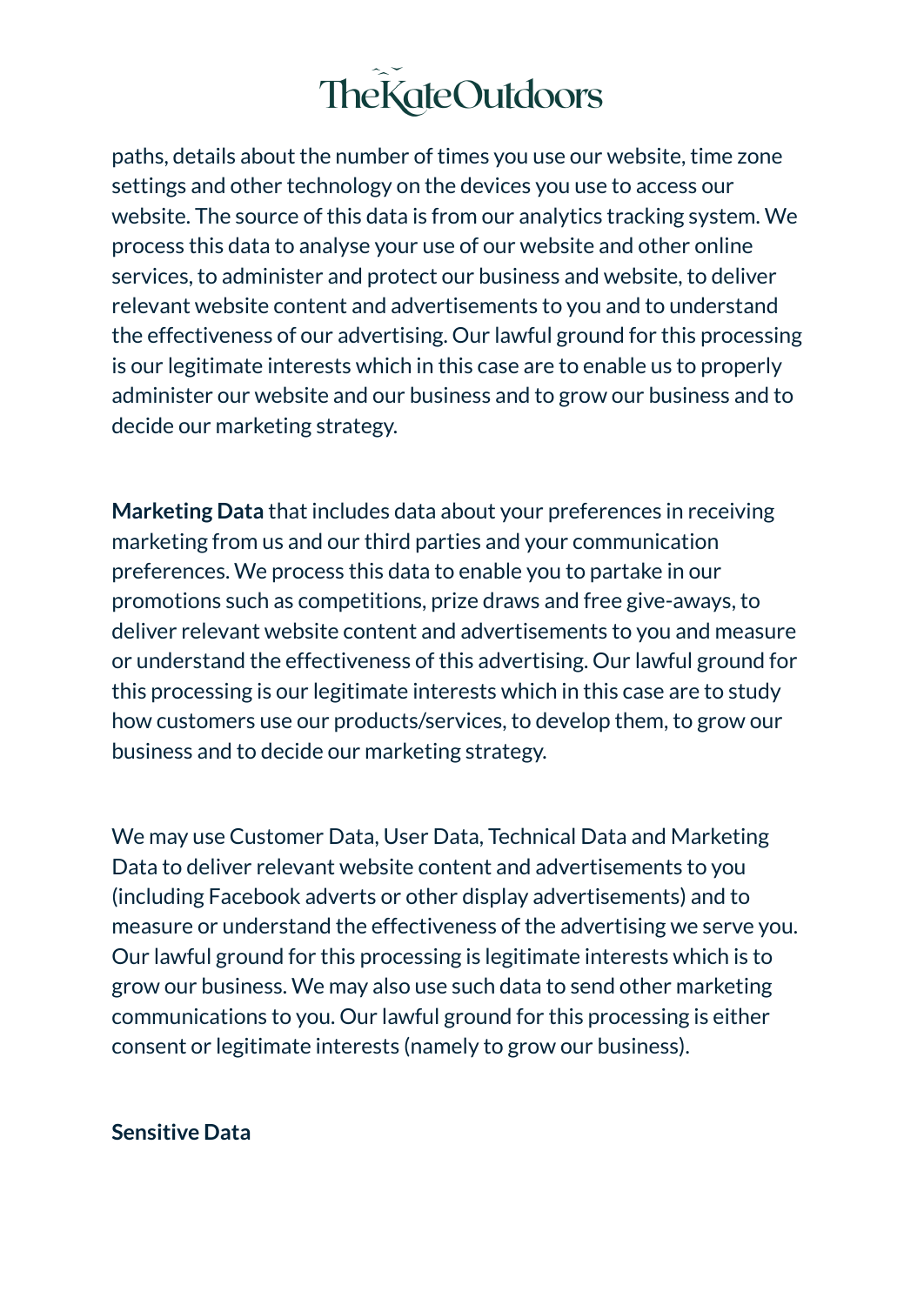We do not collect any Sensitive Data about you. Sensitive data refers to data that includes details about your race or ethnicity, religious or philosophical beliefs, sex life, sexual orientation, political opinions, trade union membership, information about your health and genetic and biometric data. We do not collect any information about criminal convictions and offences.

We require your explicit consent for processing sensitive data, so when you submit your details, we will send you a further communication asking for you to confirm your consent to this processing.

Where we are required to collect personal data by law, or under the terms of the contract between us and you do not provide us with that data when requested, we may not be able to perform the contract (for example, to deliver goods or services to you). If you don't provide us with the requested data, we may have to cancel a product or service you have ordered but if we do, we will notify you at the time.

We will only use your personal data for a purpose it was collected for or a reasonably compatible purpose if necessary. For more information on this please email us at hello@emmadempseycoaching.com. In case we need to use your details for an unrelated new purpose we will let you know and explain the legal grounds for processing.

We may process your personal data without your knowledge or consent where this is required or permitted by law.

We do not carry out automated decision making or any type of automated profiling.

#### 3. How we collect your personal data

We may collect data about you by you providing the data directly to us (for example by filling in forms on our site or by sending us emails). We may automatically collect certain data from you as you use our website by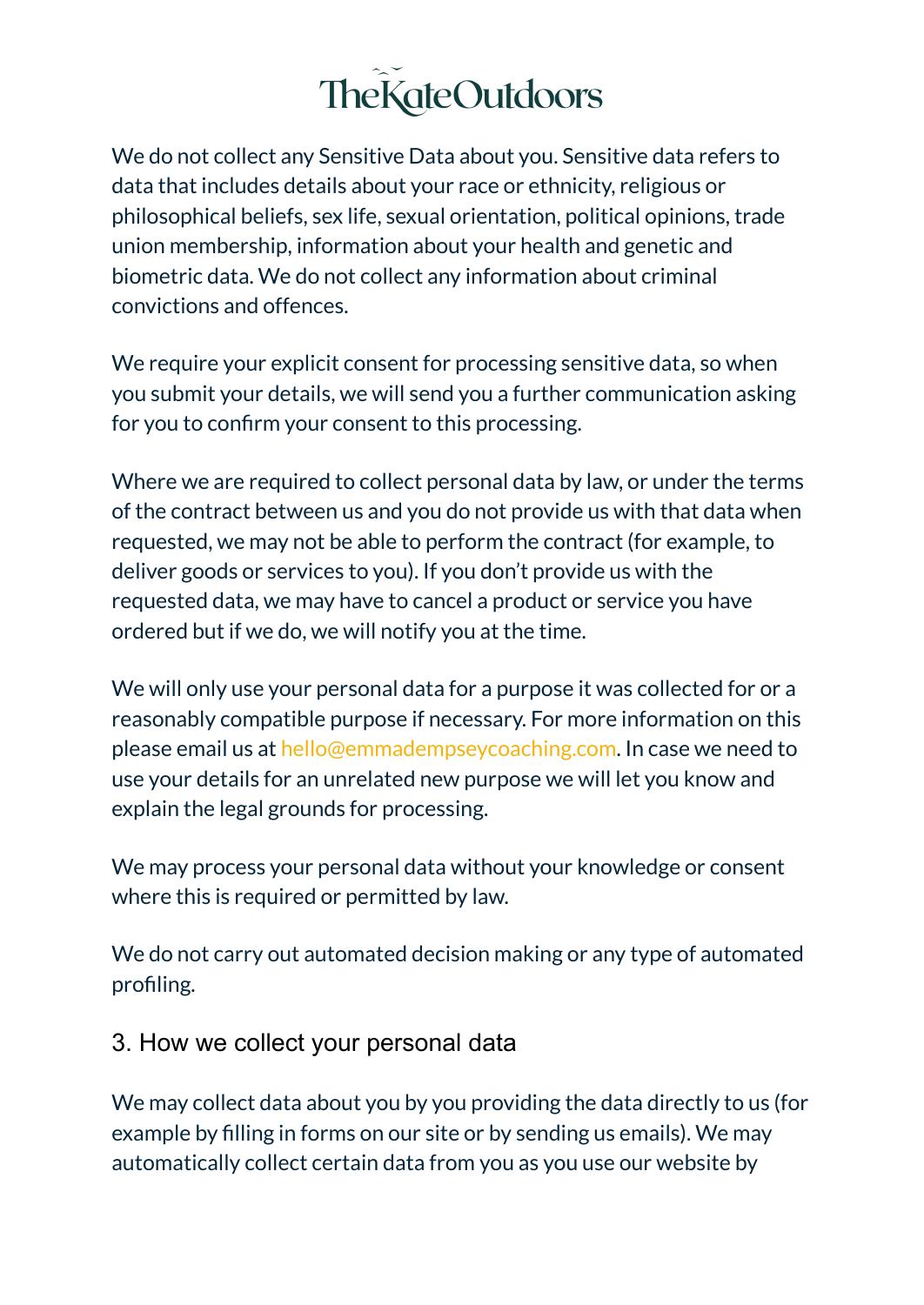using cookies and similar technologies. Please see our cookie policy for more details about thi[s](https://www.forthcoaching.com/privacy-policy)

[https://www.emmadempseycoaching.com/cookie-policy.](https://www.forthcoaching.com/privacy-policy)

We may receive data from third parties such as analytics providers such as Google based outside the EU, advertising networks such as Facebook based outside the EU, such as search information providers such as Google based outside the EU, providers of technical, payment and delivery services, such as data brokers or aggregators.

We may also receive data from publicly available sources such as Companies House and the Electoral Register based inside the EU.

#### 4. Marketing Communications

Our lawful ground of processing your personal data to send you marketing communications is either your consent or our legitimate interests (namely to grow our business).

Under the Privacy and Electronic Communications Regulations, we may send you marketing communications from us if (i) you made a purchase or asked for information from us about our goods or services or (ii) you agreed to receive marketing communications and in each case you have not opted out of receiving such communications since. Under these regulations, if you are a limited company, we may send you marketing emails without your consent. However you can still opt out of receiving marketing emails from us at any time.

Before we share your personal data with any third party for their own marketing purposes we will get your express consent.

You can ask us or third parties to stop sending you marketing messages at any time by following the opt-out links on any marketing message sent to you or OR by emailing us at [kate@thekateoutdoors.uk](mailto:kate@thekateoutdoors.uk) at any time.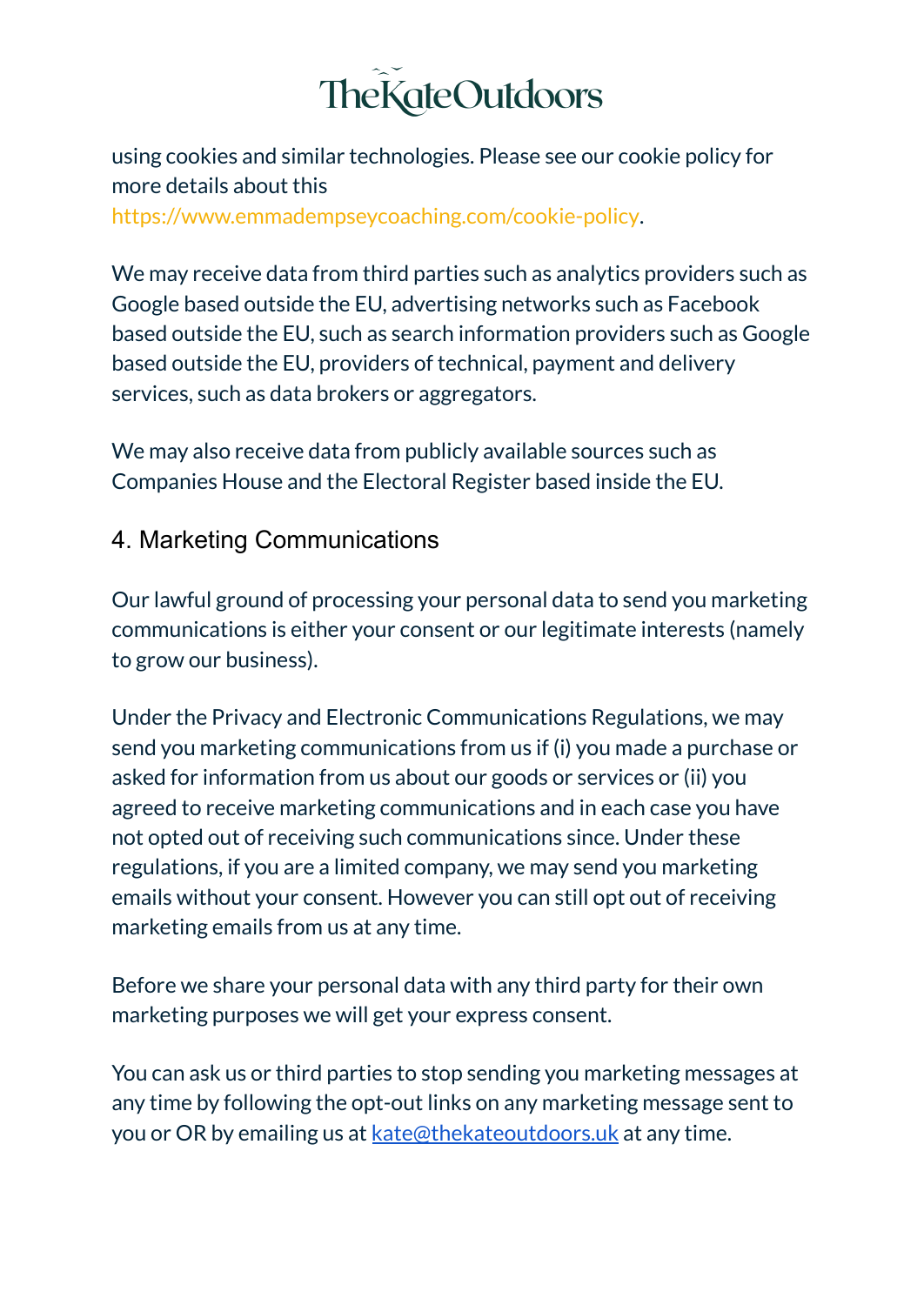If you opt out of receiving marketing communications this opt-out does not apply to personal data provided as a result of other transactions, such as purchases, warranty registrations etc.

#### 5. Disclosures of your personal data

We may have to share your personal data with the parties set out below:

- Service providers who provide IT and system administration services.
- Professional advisers including lawyers, bankers, auditors and insurers
- Government bodies that require us to report processing activities.
- Third parties to whom we sell, transfer, or merge parts of our business or our assets.

We require all third parties to whom we transfer your data to respect the security of your personal data and to treat it in accordance with the law. We only allow such third parties to process your personal data for specified purposes and in accordance with our instructions.

#### 6. International Transfers

We do not transfer your personal data outside the European Economic Area (EEA).

#### 7. Data Security

We have put in place security measures to prevent your personal data from being accidentally lost, used, altered, disclosed, or accessed without authorisation. We also allow access to your personal data only to those employees and partners who have a business need to know such data. They will only process your personal data on our instructions and they must keep it confidential.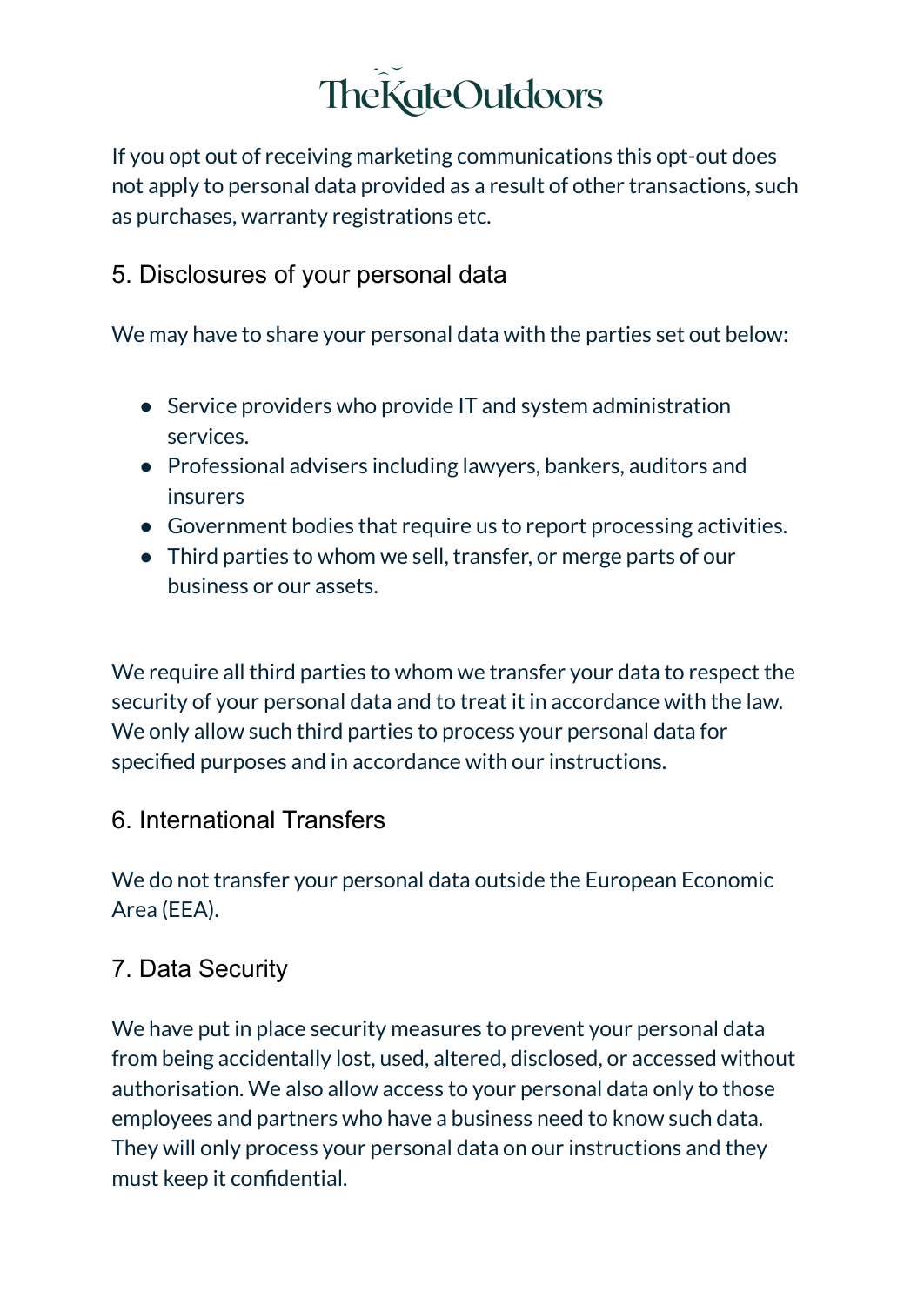We have procedures in place to deal with any suspected personal data breach and will notify you and any applicable regulator of a breach if we are legally required to.

### 8. Data Retention

We will only retain your personal data for as long as necessary to fulfil the purposes we collected it for, including for the purposes of satisfying any legal, accounting, or reporting requirements.

When deciding what the correct time is to keep the data for we look at its amount, nature and sensitivity, potential risk of harm from unauthorised use or disclosure, the processing purposes, if these can be achieved by other means and legal requirements.

For tax purposes the law requires us to keep basic information about our customers (including Contact, Identity, Financial and Transaction Data) for six years after they stop being customers.

In some circumstances we may anonymise your personal data for research or statistical purposes in which case we may use this information indefinitely without further notice to you.

#### 9. Your legal rights

Under data protection laws you have rights in relation to your personal data that include the right to request access, correction, erasure, restriction, transfer, to object to processing, to portability of data and (where the lawful ground of processing is consent) to withdraw consent.

You can see more about these rights at:

[https://ico.org.uk/for-organisations/guide-to-the-general-data-protection](https://ico.org.uk/for-organisations/guide-to-the-general-data-protection-regulation-gdpr/individual-rights/) [-regulation-gdpr/individual-rights/](https://ico.org.uk/for-organisations/guide-to-the-general-data-protection-regulation-gdpr/individual-rights/)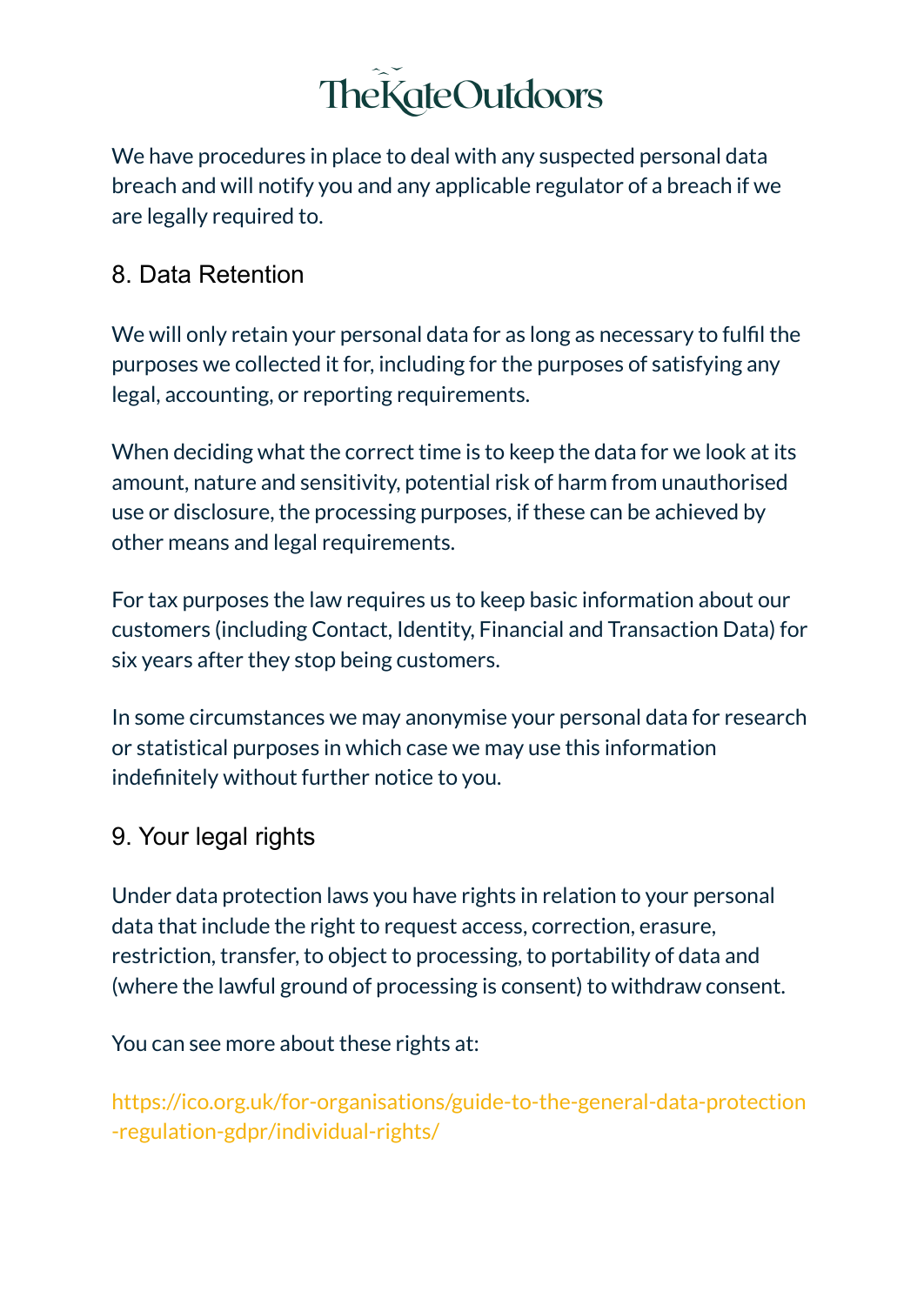If you wish to exercise any of the rights set out above, please email us at kate@thekateoutdoors.com.

You will not have to pay a fee to access your personal data (or to exercise any of the other rights). However, we may charge a reasonable fee if your request is clearly unfounded, repetitive or excessive or refuse to comply with your request in these circumstances.

We may need to request specific information from you to help us confirm your identity and ensure your right to access your personal data (or to exercise any of your other rights). This is a security measure to ensure that personal data is not disclosed to any person who has no right to receive it. We may also contact you to ask you for further information in relation to your request to speed up our response.

We try to respond to all legitimate requests within one month. Occasionally it may take us longer than a month if your request is particularly complex or you have made a number of requests. In this case, we will notify you.

If you are not happy with any aspect of how we collect and use your data, you have the right to complain to the Information Commissioner's Office (ICO), the UK supervisory authority for data protection issues [\(www.ico.org.uk](https://www.ico.org.uk/)). We should be grateful if you would contact us first if you do have a complaint so that we can try to resolve it for you.

#### 10. Third-party links

This website may include links to third-party websites, plug-ins and applications. Clicking on those links or enabling those connections may allow third parties to collect or share data about you. We do not control these third-party websites and are not responsible for their privacy statements. When you leave our website, we encourage you to read the privacy notice of every website you visit.